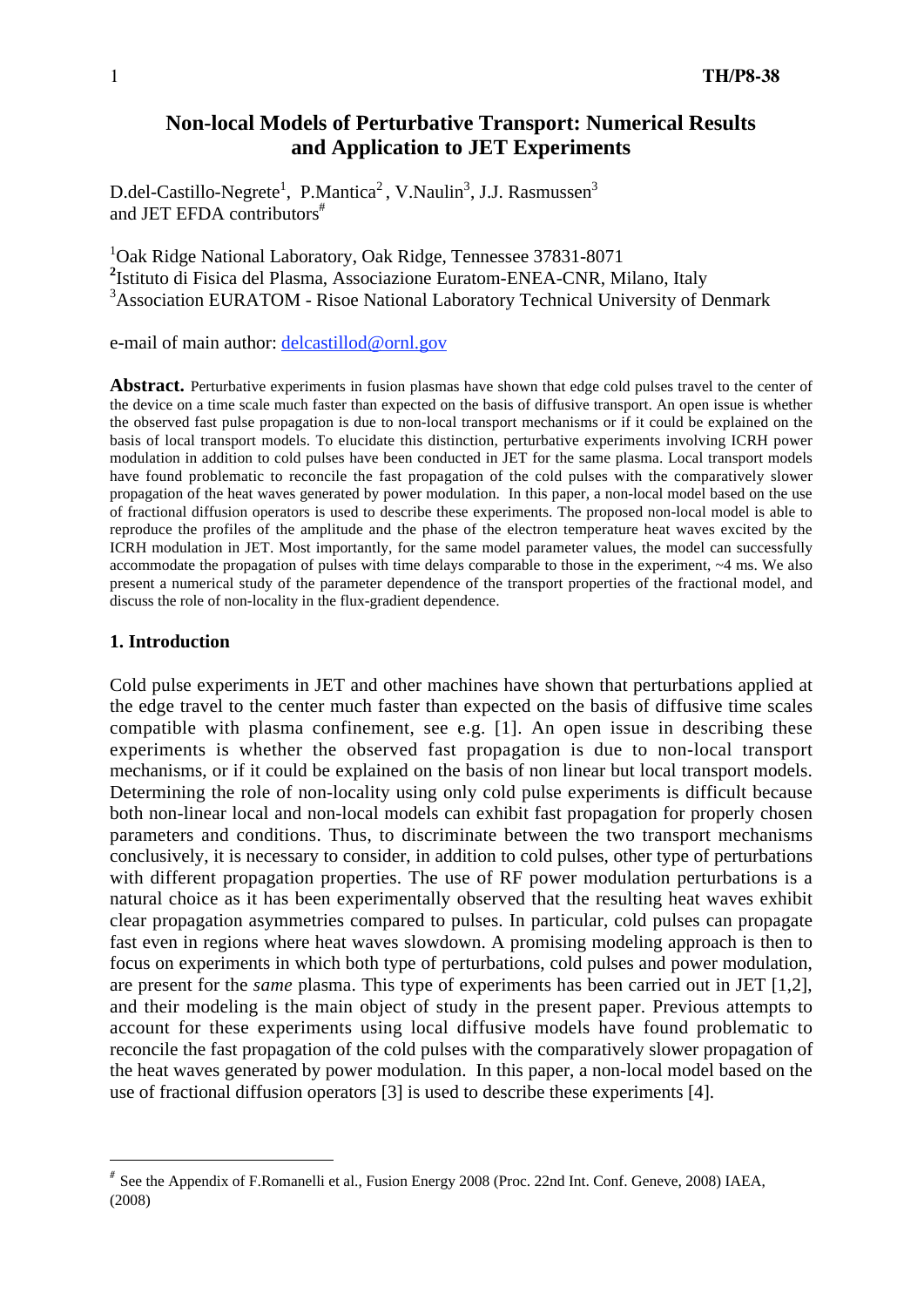#### **2. Non-local transport model**

We restrict attention to energy transport in a one-dimensional domain

$$
\partial_t [3/2nT] = -\partial_x q + S \tag{1}
$$

where *x* denotes the radial coordinate in the slab approximation. In the standard diffusive transport model, the flux is determined according to the local Fourier-Fick's prescription,  $q_d = -\chi_{\text{eff}} n \partial_x T$ , where  $\chi_{\text{eff}}$  denotes the effective diffusivity, and for simplicity we have not included a drift, pinch term. In the fractional-diffusion model [3] this prescription is replaced by

$$
q_{nl} = -\chi_{nl} n \Big[ l \, {}_{a}D_{x}^{\alpha-1} - r \, {}_{x}D_{b}^{\alpha-1} \Big] T \tag{2}
$$

where  $_{a}D_{x}^{\alpha-1}$  and  $_{x}D_{b}^{\alpha-1}$  are non-local integro-differential operators defined as

$$
{}_{a}D_{x}^{\alpha-1}T = \frac{1}{\Gamma(2-\alpha)}\frac{\partial}{\partial x}\int_{a}^{x}\frac{T(y,t)}{(x-y)^{\alpha-1}}dy, \qquad \qquad {}_{x}D_{b}^{\alpha-1}T = -\frac{1}{\Gamma(2-\alpha)}\frac{\partial}{\partial x}\int_{x}^{b}\frac{T(y,t)}{(y-x)^{\alpha-1}}dy \qquad (3)
$$

where *l* and *r* are constants,  $\Gamma$  is the gamma function,  $(a,b)$  is the domain of the system, and the parameter  $0 < \alpha < 2$  determines the degree of non-locality. In Fourier space, the non-local flux is

$$
F\big[q_{nl}/(\chi_{nl} n)\big] = -\big[l(-ik)^{\alpha-1} - r(ik)^{\alpha-1}\big]F[T] \tag{4}
$$

The scaling of the Fourier transform of the flux as a fractional power of *k*, motivates the mathematical interpretation of the non-local operators as fractional derivatives. In the limit  $\alpha$ =2, the model reduces to the Fourier-Ficks prescription, and in the limit  $\alpha$ =1 the model reduces to a free-streaming non-local model.

As it is well known, the standard diffusion model is closely related to the Brownian random walk. In a similar way, in the case of particle transport, the fractional diffusion model is closely related to the theory of generalized random walks that allow the incorporation of no-Gaussian (Levy) and non-Markovian stochastic processes. This connection provides a foundation of the fractional diffusion model in the context of non-equilibrium statistical mechanics, see for example Ref.[5], and Ref.[6] for a discussion in the context of plasma physics. Some previous applications of the fractional diffusion model include the description of tracer transport in pressure-gradient-driven turbulence [7], and the study of basic nondiffusive transport phenomenology including anomalous scaling of confinement time, up-hill transport, pinch-effects and fast propagation phenomena [3]. In this paper we discuss the application of the model to perturbative experiments in JET [4].

The parameters *a* and *b* in the integration limits in Eq.(3) define the lower and upper boundaries of the domain  $x \in (a,b)$ . In the case of a finite size domain, which is the case of interest here, the definition of the non-local flux requires the regularization of the fractional derivatives. Here, we adopt the regularization described in [3], and solve Eq.(1) with the total flux including a diffusive component,  $q_d = -\chi_{\text{eff}} n \partial_x T$ , and the nonlocal fractional component  $q_{nl}$  in Eq.(2). The integration domain is the interval,  $x \in (0,1)$ , and the boundary conditions are

$$
q(x = 0, t) = [q_d + q_{nl}](x = 0, t) = 0, \qquad T(x = 1, t) = 0
$$
\n(5)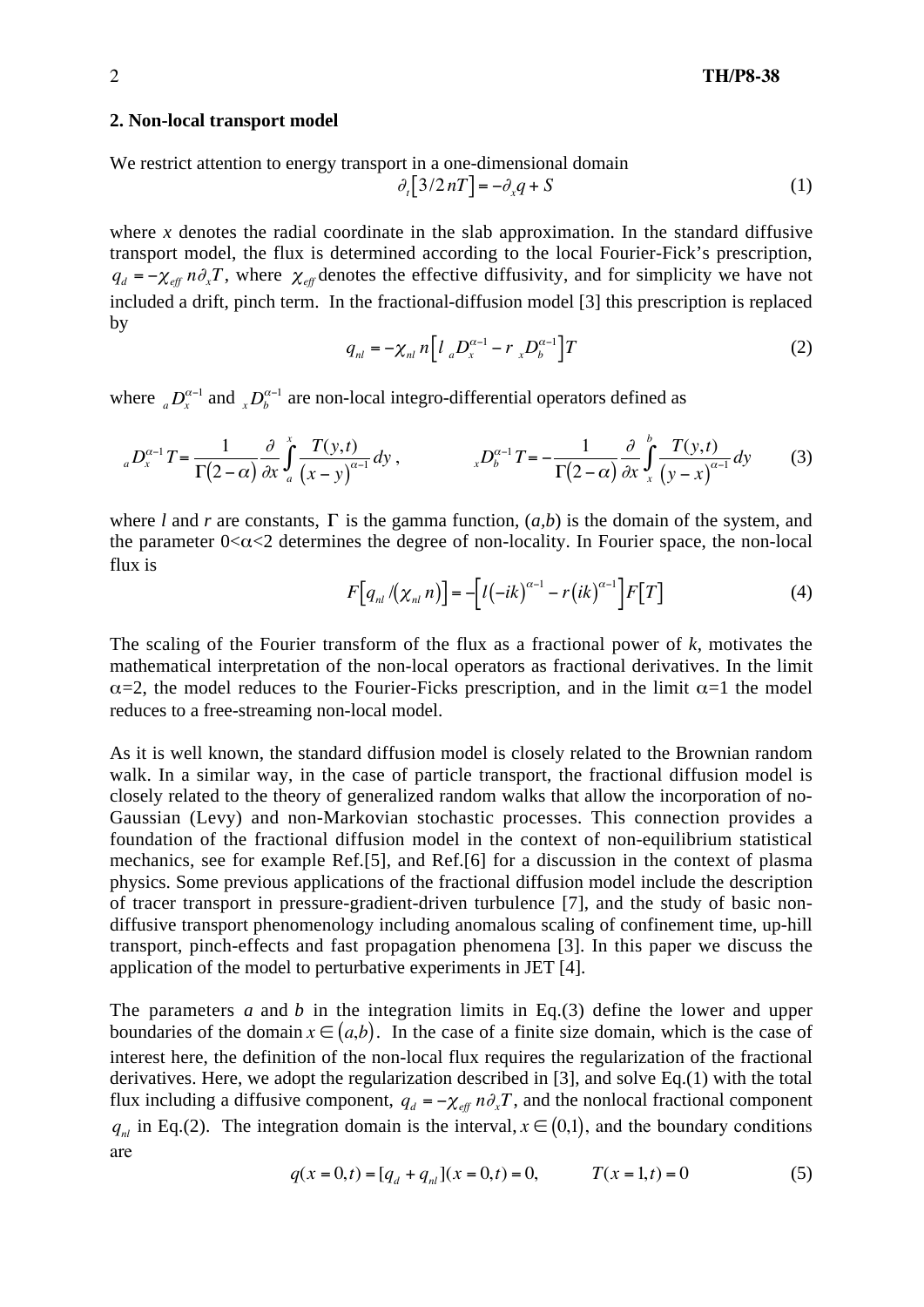where  $x=0$  denotes the magnetic axis and  $x=1$  denotes the plasma edge. Based on the assumption that in magnetically confined plasmas there is a qualitative difference between

core transport and edge transport, we will assume a non-local diffusivity of the form

$$
\chi_{nl}(x) = \frac{\chi_{nl0}}{2} \left[ \tanh\left(\frac{x - x_c}{L}\right) + \tanh\left(\frac{x_c}{L}\right) \right] \tag{6}
$$

That is, in the core region,  $x \sim 0$ ,  $\chi_d \gg \chi_{nl}$ , and transport is dominated by diffusive processes. The transition to non-diffusive transport occurs in a boundary layer at  $x = x_c$  of width  $\sim L$  in which  $\chi_{nl}$  changes from zero to the edge value  $\chi_{nl0}$ .

#### **3. Fast pulse propagation in the non-local transport model**

In this section we present numerical results on fast cold pulse propagation in the non-local fractional transport model. Given an equilibrium temperature profile  $T_0(x)$ , we consider the evolution of a localized edge temperature perturbation. Figure 1 shows the spatio-temporal evolution of the perturbed temperature,  $\delta T(x,t) = T(x,t) - T_0(x)$ , and the perturbed flux,  $\delta q = q(x,t) - q_0(x)$ , where  $q_0(x)$  is the equilibrium steady state flux. For the fractional model we assumed a symmetric,  $l=r$ , non-local operator with  $\alpha=1.25$ . For further details on the numerical simulations and results corresponding to other parameter values see Ref.[4].

The non-local response to the edge perturbation gives rise to a fast drop of the temperature at the core, even larger than the drop experienced at intermediate places as evidenced by the detached green blob near the core at  $t \sim 0.05$  in Fig.1 (a). The evolution of the temperature pulse can be understood by looking at the corresponding perturbed flux in Fig.1 (b). In the local diffusive case,  $\delta q$  depends on the local gradient of  $\delta T$  and therefore no  $\delta T$  is detected near the core since  $\delta q$  is highly localized at the edge where  $\partial_x \delta T$  is large However, in the non-local case,  $\delta q$  exhibit long-range 'tongues' that extend all the way to the core. The positive flux contribution of these tongues is responsible for the transport of heat leading to the rapid cooling of the core.



*FIG. 1. Space-time evolution of the temperature perturbation (a), and the flux perturbation (b,) during a cold pulse simulation according to the non-local, symmetric, l=r, fractional transport model for*  $\alpha=1.25$ . On (a) blue contours *denote large negative values of*  $\delta T$ , and red denotes  $\delta T = 0$ . On *(b) red (blue) denotes large positive (negative) values of* δ*q*.

Figure 2 shows the time traces of the normalized temperature perturbations at different locations, for different values of the non-locality parameter  $\alpha$  in the symmetric case, *l*=r. At the point where the pulse is introduced, *x*=0.75, the temperature relaxation is dominated by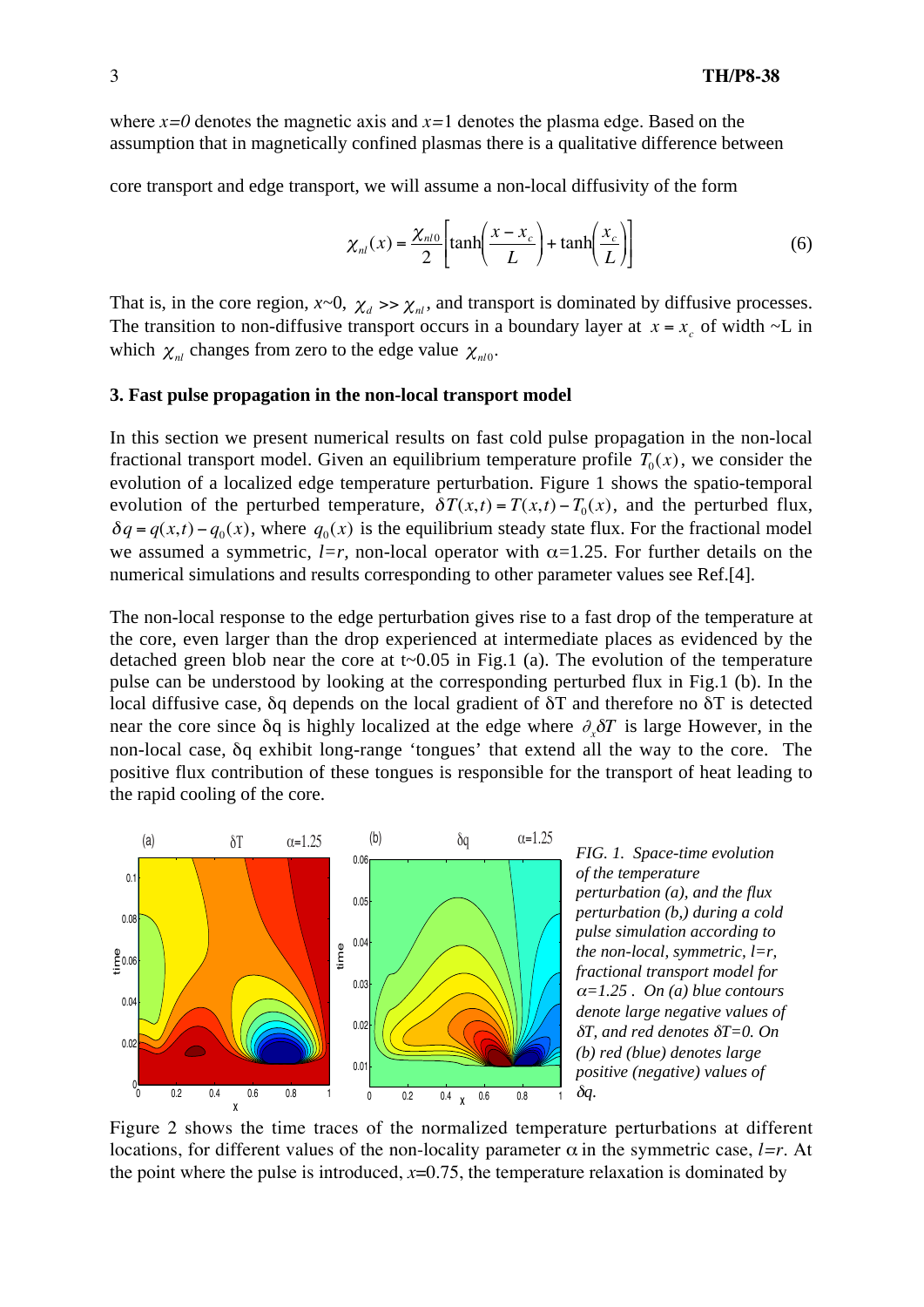diffusive local transport and very similar behavior is observed independent of the value of  $\alpha$ . However, at the core, x=0, a significant delay of the signal is observed in the diffusive case, and the pulse speed is observed to increase with decreasing  $\alpha$ .



## **4. Heat wave propagation in the non-local transport model**

To study the propagation of "heat waves" due to power modulation, we integrated the nonlocal fractional model with a source consisting of an on-axis component, and an off-axis component localized at *x=0.5* including a time-periodic amplitude modulation. To study the response of the system to the modulation we considered the Fourier decomposition of the perturbed temperature  $\delta T = T(x,t) - \langle T \rangle(x)$ 

$$
\delta T(x,t) = \sum_{n=1}^{\infty} A_n(x) \cos[2\pi n \nu t + \Phi_n(x)] \tag{7}
$$

where  $\langle T \rangle = (1/\tau) \int_0^{\tau} T(t') dt'$  is the time averaged equilibrium profile. Figure 3 shows that, compared to the cold pulse, non-locality does not seem to have a significant impact on the relatively slow propagation of temperature perturbations due to power modulation. Although, as shown in Fig.3 (a), in the fractional diffusion case the temperature perturbation is stronger near the core, the difference is not very significant. As discussed in Ref.[4], the difference between the fractional and diffusive dynamics becomes smaller as the power modulation frequency increases.



*temporal dynamics of heat waves generated by power modulation. Panel (a) corresponds to the non-local, symmetric (l=r) fractional diffusion model with a=1.25. Panel (b) shows the standard, local, diffusive case.*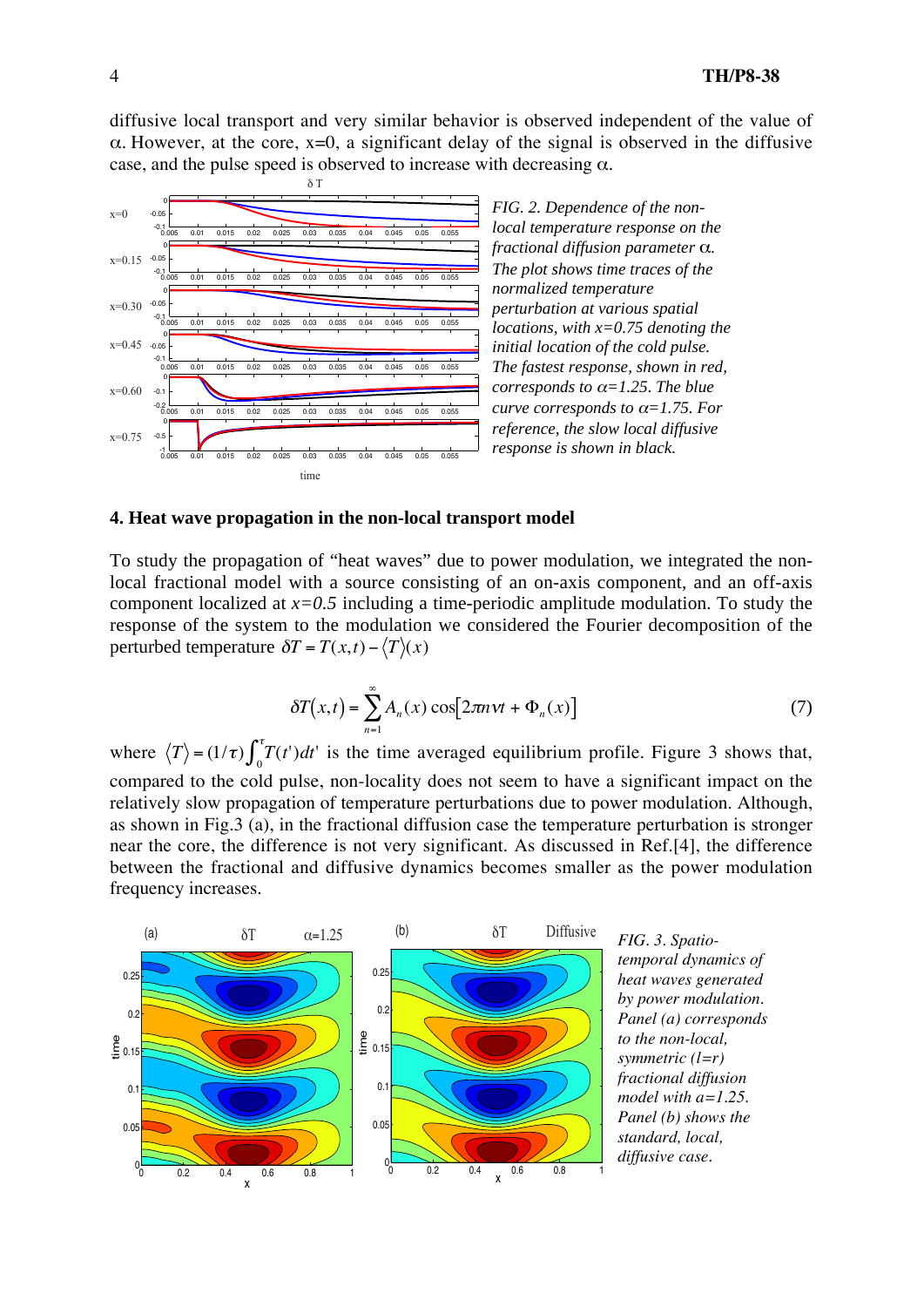### **5. Application of model to JET experiments**

Several previous experiments in JET have shown that cold pulse perturbations applied at the edge, either via laser ablation of metallic impurities or shallow deuterium pellet injections, travel to the center much faster than expected on the basis of diffusive time scales compatible with plasma confinement. However, in those experiments it was never clarified whether such high propagation speed needed a non-local transport component or if they could be described in the context of local, non-linear models. Indeed, the fast propagation of pulses can be described in the context of the critical gradient model (CGM) with large stiffness. However, a potential problem with this approach is that high levels of stiffness imply the fast propagation of *all* type of perturbations, and this seems to be in contradiction with the relatively slow propagation of heat waves observed in JET and other machines.

A convincing test to discriminate between the non-local and the non-linear, critical gradient length driven, transport can be made only if the two different types of perturbations, power modulation and cold pulses, are applied to the same plasma. These experiments have been carried out on JET [2,8] and are the main object of study here. Figure 4 shows the measured amplitude and phase profiles in Eq.(7) of the 1st and 3rd harmonics of the electron temperature. At the end of the power modulation phase, a cold pulse is applied to cool the plasma edge. Figure 5 shows the time evolution of Te at different radii following the edge cooling. It is observed that the signal at the core exhibits a temperature drop of 30 eV in about 4 ms.



*FIG. 4. Experimental (dots) and non-local model (lines) profiles of A and F corresponding to the 1st (black) and the3rd (red) harmonics.*

Both perturbative experiments, the cold pulse and the heat wave, have been simulated using the critical gradient transport model (CGM) in Ref.[7]. Results are described in detail in Ref.[2]. The stiffness level and other parameters of the CGM are first determined by fitting the modulation data, and then the model is used to predict the propagation speed of the cold pulse. In this case, the CGM predicts a pulse delay of 22 ms that is much longer than the experimentally observed delay of 4 ms. In addition to the semiempirical CGM, other attempts to describe these experiments using first principle based transport

models or turbulence codes have found problematic to reconcile the fast propagation of the cold pulses with the relatively slower propagation of the heat waves. For example, the Weiland model [10] accounts reasonably well for the heat wave propagation but predicts a delay of the order of 50 ms for the cold pulse. On the other hand, the 3D fluid turbulence code TRB [11] predicts a very fast propagation speed for *both* pulses and heat waves. In the 3D global electromagnetic code CUTIE [12] cold pulses damp fast in the outer region without reaching the center, and power modulation simulations are not feasible due to the long time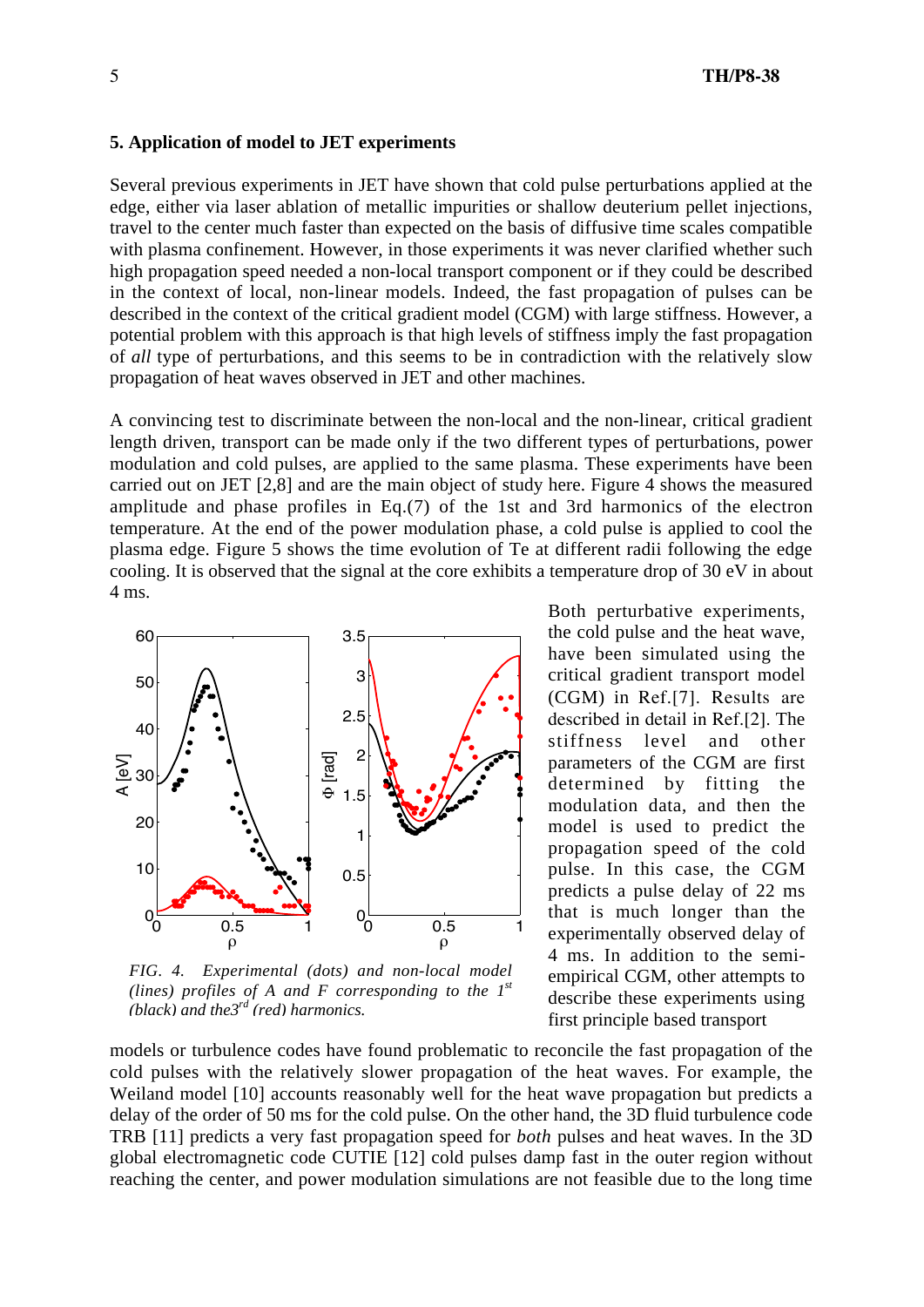scales involved in JET. Turbulence spreading models tend to do a better job accounting to faster responses while at the same time succeeding in reproducing the modulation data [13]. This apparent lack of successes of local transport models is our main motivation to study the application of the non-local fractional diffusion model discussed in Sec.2. to describe the perturbative experiments at JET.



*FIG. 5 Comparison between the temperature traces in JET (a) and the non-local fractional model (b). Consistent with the experiment, the model exhibits a drop of 30 eV (corresponding to the dashed red line) in about 4ms.*

As a first step we calibrated the fractional diffusion model by fitting the amplitude and the phase profiles of the dominant harmonics of the electron temperature corresponding to the propagation of heat waves excited by the ICRH modulation in JET. Figure 4 shows that a good fit is achieved with  $n = 2.6 \times 10^{19}$  part/m<sup>3</sup>,  $\alpha = 1.25$ ,  $l=r$ , a standard diffusivity profile of the form  $\chi_d = (0.75 + 6x) \text{ m}^2/\text{sec}$ , and a fractional diffusivity of the form in Eq.(6) with  $\chi_{nl0}$  = 2 m<sup>o</sup>/sec, *x*<sub>c</sub>=0.1, and *L*=0.025. Once the model parameters are determined by fitting the modulation data, the second critical step is to predict the propagation speed of the pulse. As mentioned before, it is here that the local models apparently fail by significantly underestimating the pulse speed. However, as shown in Fig.5 this is not the case with the fractional model. In particular, consistent with the experiment, the non-locality of the fractional model can successfully accommodate the propagation of pulses with a time delay of the order of  $~4$  ms.

To further explore the role of non-locality Figs. 6 and 7 show the flux-gradient relation at different locations for power modulation and cold pulse propagation. The data corresponds to the fractional diffusion model used to describe the JET data in Figs. 4 and 5. Figure 6 exhibits a close to linear flux-gradient relation indicative that in the case of ICRH power modulation transport is mostly local. This is consistent with Fig.3 according to which non-locality does not seem to have a significant impact in the propagation of heat waves. However, the 'loops'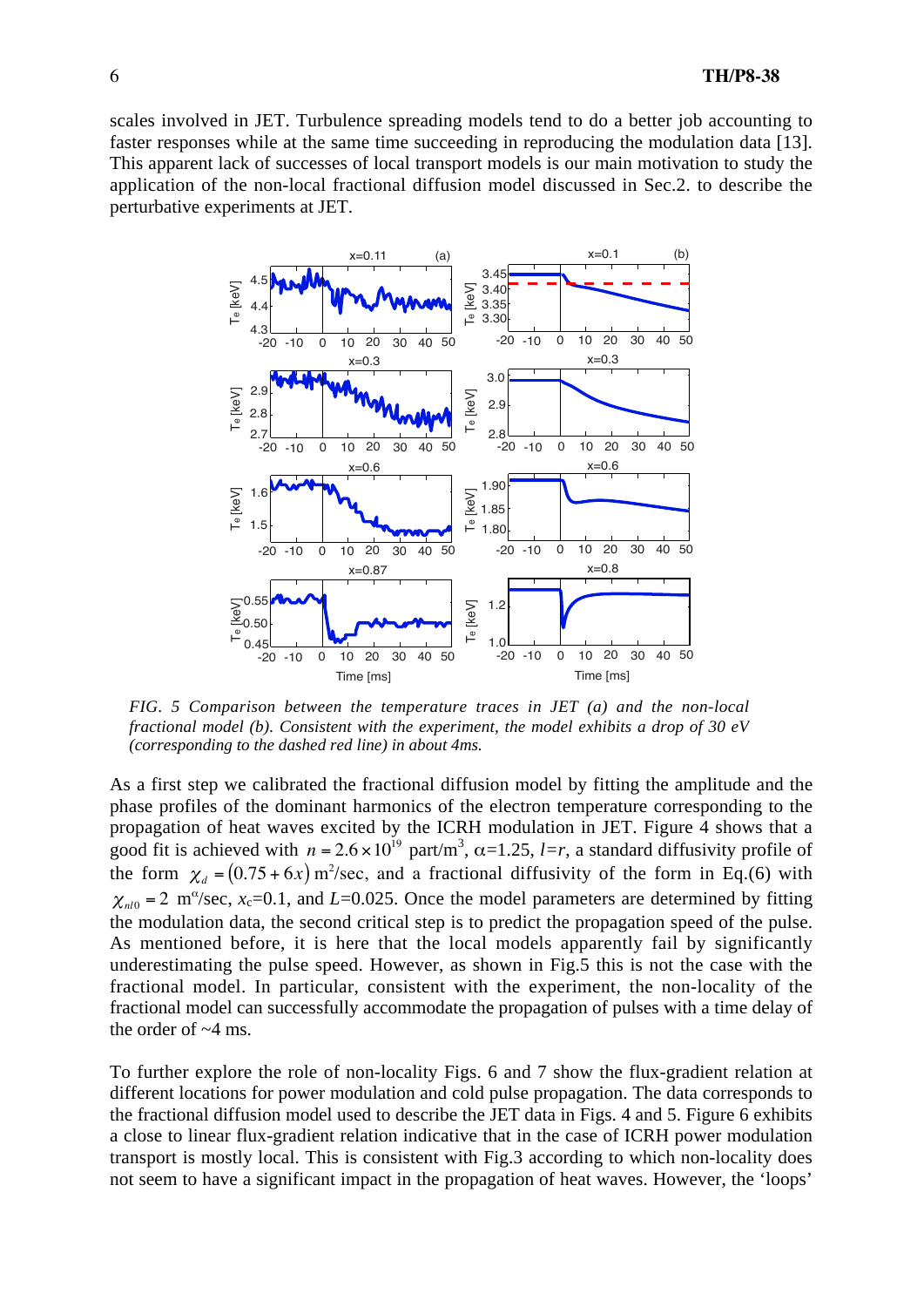in Fig.7 provide evidence of strong non-local transport in the propagation of the cold pulse. In particular, the observed multivalued flux-gradient relation in Fig.7 is inconsistent with a local diffusive Fourier-Ficks prescription unless a very peculiar, ad-hoc spatio-temporal dependence is built in the effective diffusivity.



*FIG. 6. Flux-gradient relation over a cycle of the ICRH power modulation at fixed spatial locations. The point x=0.3 is near the location of the peak of the modulation (see FIG. 4). Contrary to the cold pulse, in the case of modulation the flux is to a good approximation linearly proportional to the gradient, indicative of local transport.*

*FIG.7. Flux-gradient relation during the cold pulse propagation at fixed locations. The spatial locations correspond to those shown in the temperature traces in Fig.5. The circles along the paths correspond to t=0, 1.3, 2, 4, 6, 10, 15 and 50* ms. *The triangles mark the initial time, t=0, when the pulse was introduced, and the squares mark the time of arrival of the pulse to the core, t=4* ms.

## **6. Conclusions**

Non-local fractional transport models are a natural generalization of diffusive models that provide a unifying framework to describe non-diffusive transport including anomalous scaling, spatial non-locality and non-Markovian (memory) effects. These models have been successfully applied in the past to describe basic non-diffusive transport phenomenology in fusion plasmas, and quantitative aspects of test particle transport in plasma turbulence.

Here we have shown that fractional diffusion is able to reproduce cold pulse and power modulation perturbative experiments conducted in JET that have not been satisfactorily described using local transport models. The JET experiments discussed here show an asymmetry between the propagation of perturbations due to heat modulation and cold pulses. For  $x > x_s$ , where  $x_s$  denotes the location of the ICRH power deposition, waves and pulses